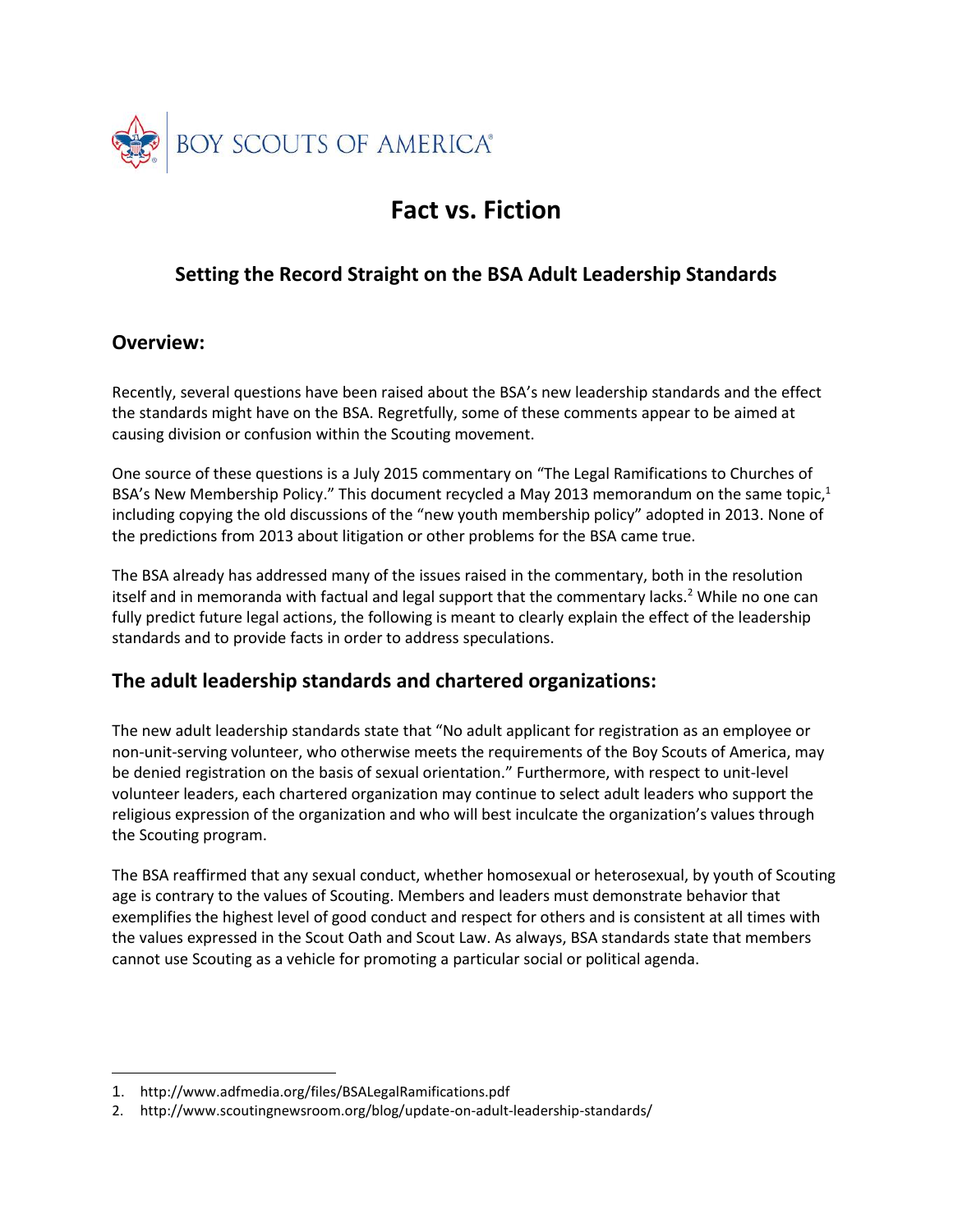The *Boy Scout Handbook* continues to define "morally straight" as "Your relationships with others should be honest and open. Respect and defend the rights of all people. Be clean in your speech and actions and faithful in your religious beliefs. Values you practice as a Scout will help you shape a life of virtue and self-reliance." The *Boy Scout Handbook* tells boys that "Your religious leaders can give you guidance for making ethical choices. Your parents, guardian, or a sex-education teacher can provide the basic facts about sex."

## **Frequently asked questions:**

### **1. Is the BSA promoting "a new radical definition" of morality?**

No. The BSA resolution affirms the right of each chartered organization to reach its own religious and moral conclusions about sexual relations between adults. Scouting is a youth program, and any sexual conduct, whether heterosexual or homosexual, by youth of Scouting age is contrary to the virtues of Scouting. Scouting also is not the place to resolve divergent viewpoints about sexuality, and no member or organization may use Scouting to promote or advance any social or political agenda about sexuality.

### **2. Do the BSA's adult leadership standards eradicate legal protections obtained in** *Boy Scouts of America v. Dale***?**

No. On the contrary, the rights of the BSA and its chartered organizations to select adult leaders in accordance with their values are protected by the First Amendment to the United States Constitution, as the Supreme Court of the United States concluded in *Boy Scouts of America v. Dale*. The selection of adult leaders by religious chartered organizations—such as churches, temples, synagogues, and mosques—also is protected by other aspects of the First Amendment that safeguard religious exercise from government interference.

#### **3. Do the BSA's adult leadership standards increase the risk of litigation against other membership requirements, including the "duty to God"?**

No. "Duty to God" is a core value and immutable tenet of the Scouting program. The BSA reaffirmed that "the Scout Oath begins with the duty to God and the Scout Law ends with a Scout's obligation to be reverent, and Scouting respects and defends the rights of others to practice their own religious beliefs without criticism." The BSA has defended and won several lawsuits protecting the "duty to God" requirement. And the Supreme Court in *Boy Scouts of America v. Dale* protected the BSA's First Amendment right to select leaders according to Scouting's values, which include the "duty to God."

The BSA has and will continue to oppose any action that threatens the BSA's right to define its own moral standards for membership or that threatens the BSA's relationships with its chartered organizations. The BSA remains committed to defending its religious chartered organizations threatened by litigation solely because of their right to select leaders according to their beliefs.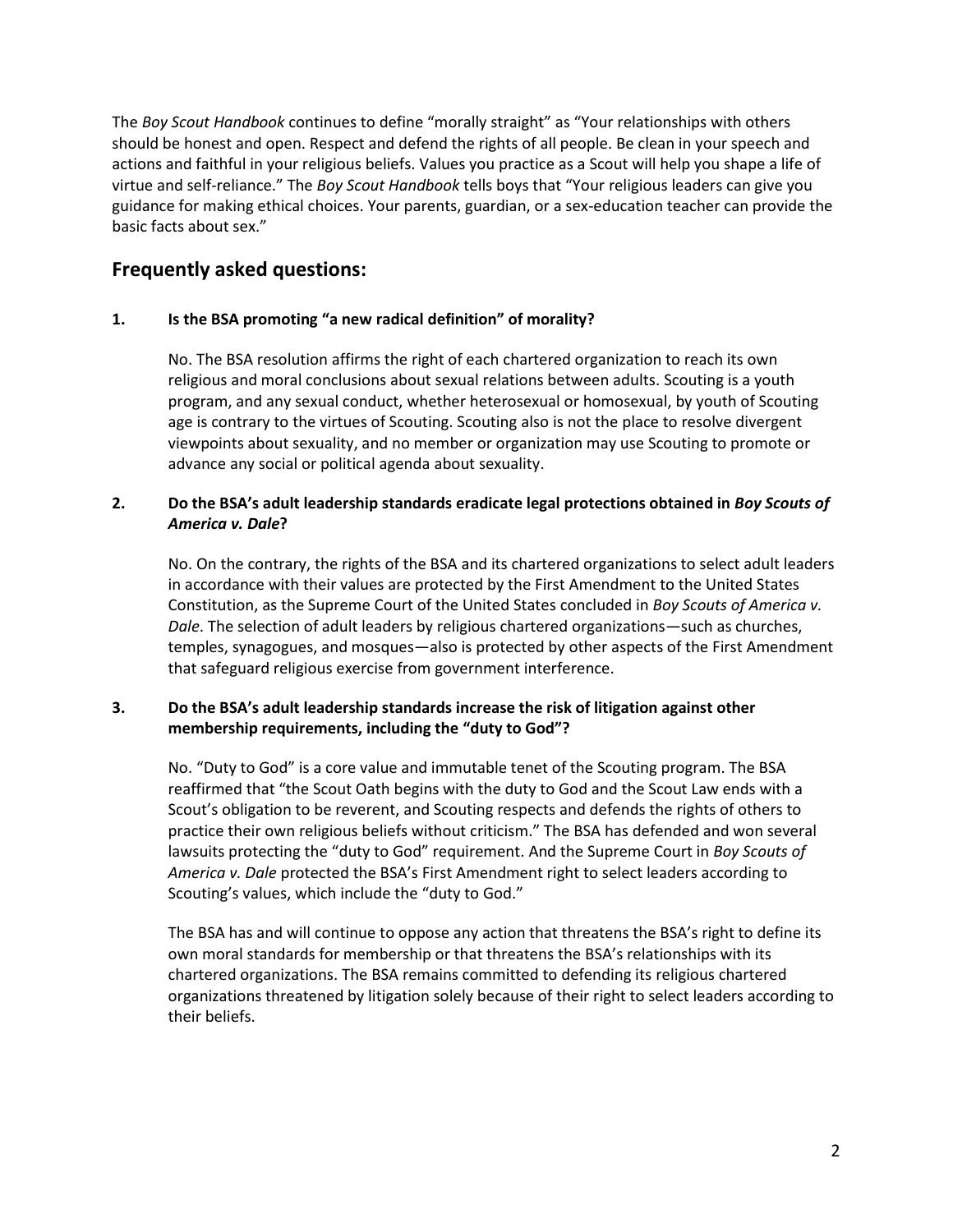### **4. Do the BSA's adult leadership standards mean the BSA has abandoned the right to limit membership on any sex-based criteria?**

No. The BSA resolution on the adult leadership standards is limited to the terms in the resolution and does not affect other aspects of the Scouting program.

#### **5. Are the new adult leadership standards just another step in a process that will fundamentally change the BSA?**

No. Chartered organizations continue to have the right and responsibility to choose their own unit leaders according to their own values and Scouting values. The Scout Oath and the Scout Law have been the foundation for the Scouting program for more than a century, and they will continue to be the foundation in the future.

**6. Do the BSA's adult leadership standards mean religious chartered organizations will not be able to adhere to their beliefs? Will a church with ties to the BSA lose the ability to teach biblical principles of sexual morality to its Scouts and to require them to adhere to those principles? Will the Scouting program of a religious chartered organization teach sexual values and beliefs completely inconsistent with the religious organization? Will churches or other religious organizations be censored from teaching Bible-based standards for sexual morality to youth in a Scouting unit?**

No. The BSA resolution affirms the right of each chartered organization to reach its own religious and moral conclusions about sexual relations between adults. Chartered organizations continue to have the right and responsibility to choose their own unit leaders according to their own values and Scouting values. The BSA reaffirmed that no Scouting unit may deny a youth membership in the BSA on the basis of sexual orientation or preference. But each chartered organization may adhere to its beliefs and teachings and may use Scouting as part of its youth ministry.

#### **7. Are religious chartered organizations more likely to be sued for refusing to accept gay leaders?**

No. Chartered organizations have not been sued in the past for refusing to accept gay leaders, and there is no basis for believing they will be in the future. Any such claim is likely to be dismissed, because the Supreme Court of the United States has made it clear that religious organizations may select their leaders based upon their religious principles. That legal principle is acknowledged implicitly in anti-discrimination laws that exempt religious organizations. The 2015 commentary recycles inaccurate predictions from 2013 about impending lawsuits. There is no legal authority or factual basis for the claim that religious organizations are now more likely to be sued for exercising their religious beliefs.

### **8. Do the BSA's adult leadership standards open chartered organizations to legal challenges by homosexual adults who are denied a volunteer leadership position?**

No. Each chartered organization always has and will make its own determination of whether an adult volunteer leader is qualified for leadership based upon its assessment of the moral, educational, and emotional qualities deemed necessary for leadership. Religious chartered organizations may continue to use religious beliefs as criteria for selecting adult leaders, including matters of sexuality, and the First Amendment protects those choices. Secular (non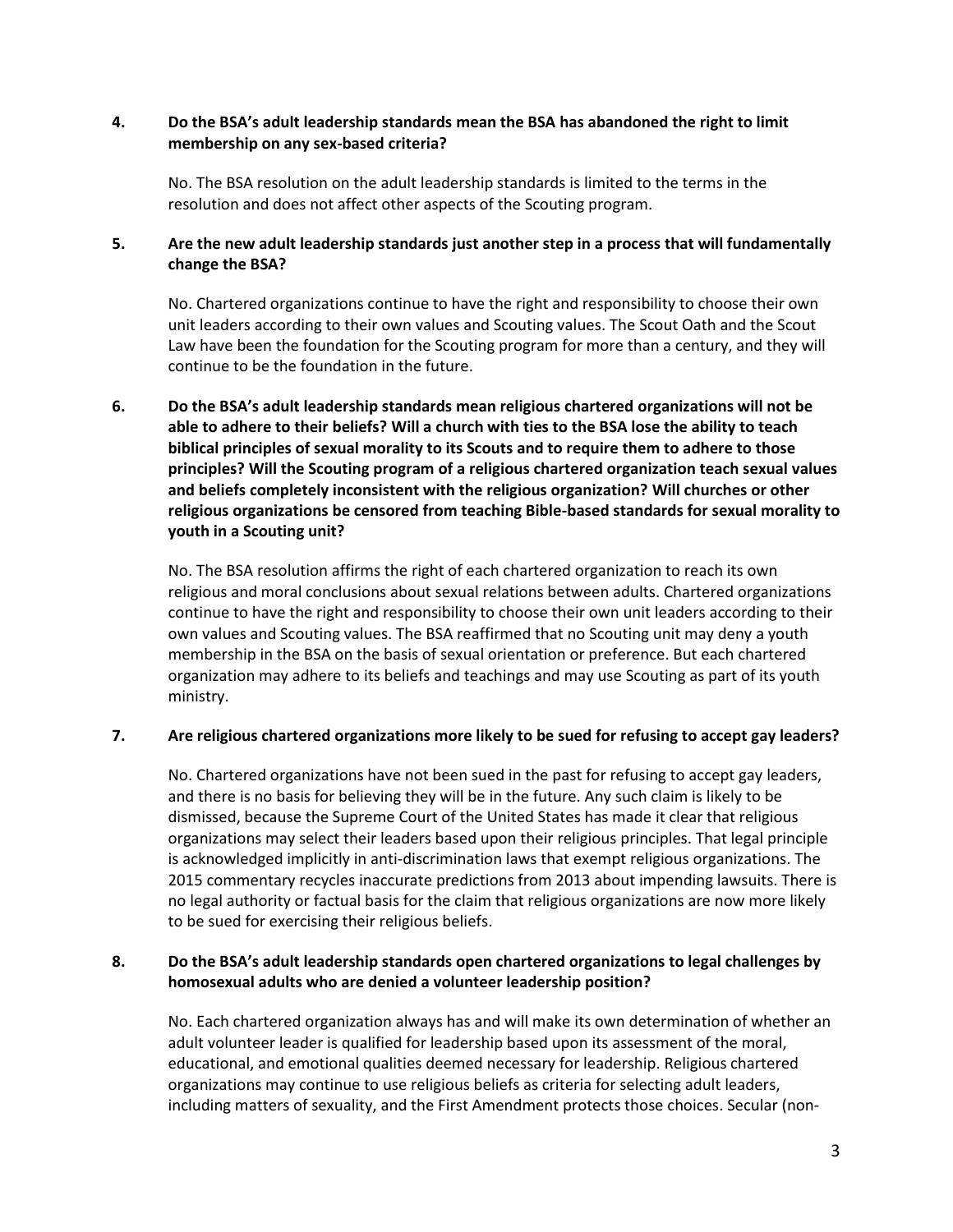religious) chartered organizations are not permitted to exclude adult leaders on the basis of sexual orientation.

#### **9. Will religious organizations that accept the BSA's adult leadership standards open themselves up to litigation under state public accommodation laws?**

No. Many, if not all, place of public accommodation laws exempt religious organizations, and many courts have concluded that Scouting units are not subject to place of public accommodation laws. In general, state public accommodation laws do not apply to religious organizations, whether or not they accept the BSA's adult leadership standards.

#### **10. Do the BSA's adult leadership standards mean organizations that charter BSA units will lose their religious liberties?**

No. The BSA resolution reaffirms the right of each religious chartered organization to exercise its religious liberties, and the BSA agrees to defend and indemnify any claim or action contending that a religious chartered organization's good faith refusal to select a unit leader based upon the religious principles of the chartered organization is in violation of the law.

#### **11. Can a Scouting unit maintain its own right of expression while participating in Scouting activities with units that view things differently?**

Absolutely. Scouting units and the religious organizations that support them interact with other organizations and individuals all the time without losing or compromising their freedom of expression. Religious organizations routinely interact with other organizations and individuals that have different beliefs without being required to adopt the beliefs or values of the other organizations or individuals. As long as there have been religious organizations—such as churches, temples, synagogues, and mosques—they have held beliefs that differ from other religious organizations. The First Amendment protects the right to hold different religious views.

#### **12. Will sending Scouting units to activities led by Scouters who might be homosexual undermine a religious organization's ability to select leaders based on religious beliefs?**

No. Religious organizations participate in many aspects of life that cause them to interact with people who might be homosexual without compromising the ability of the religious organizations to maintain their own beliefs about sexuality.

#### **13. If a religious organization allows Scouting units to use its facilities, will it have to allow everyone to use its facilities?**

No. The mere fact that a religious chartered organization allows a Scouting unit to use its facilities has nothing to do with allowing other organizations to use its facilities. There is no legal authority or factual basis for the claim that a religious organization that associates with Scouting must allow everyone to use its facilities.